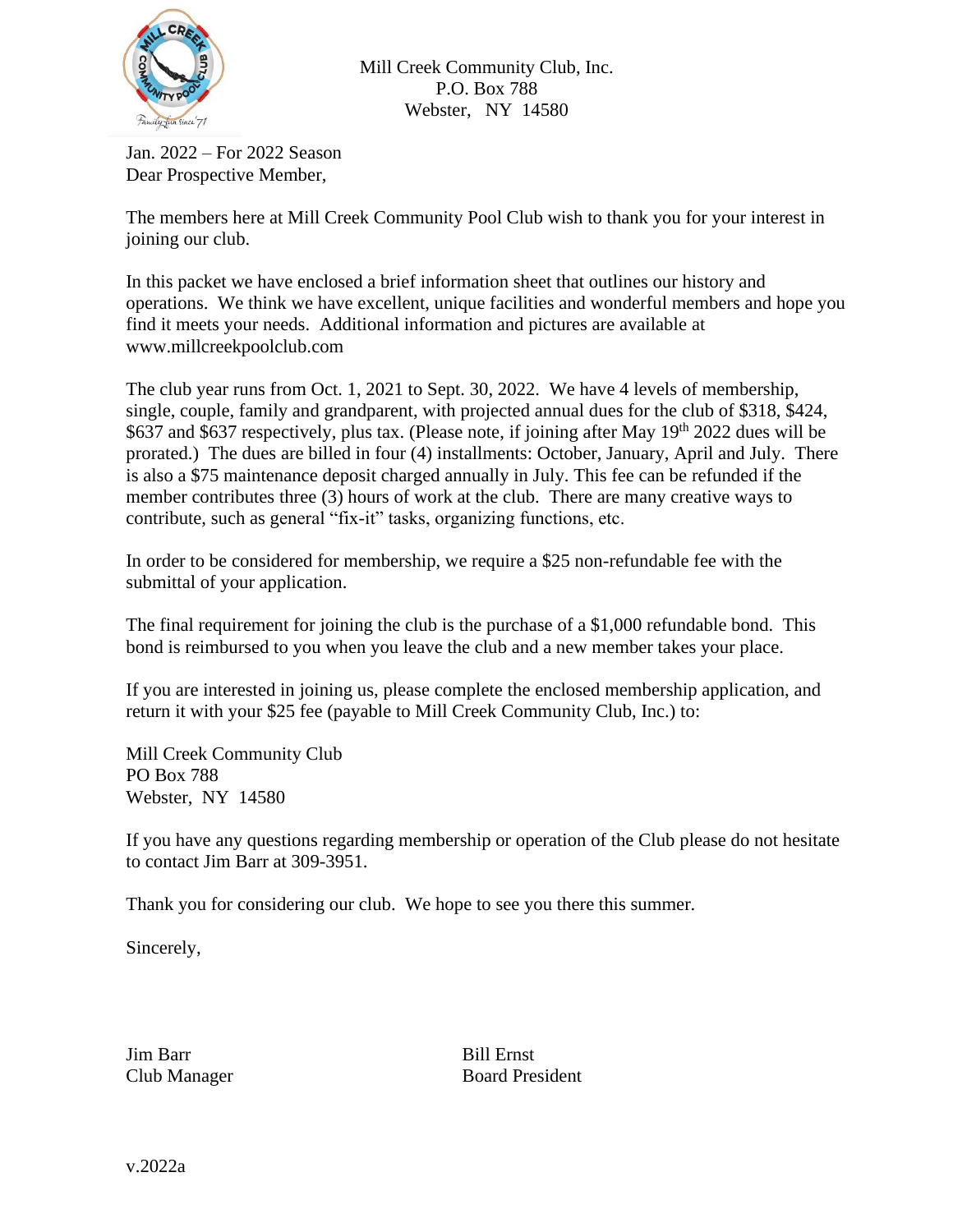## Mill Creek Community Club, Inc. P.O. Box 788 Webster, NY 14580

### **Club Overview**

We are a member owned, non-profit corporation that was conceived in March 1971 by a small group of parents concerned about the lack of pleasant and convenient outdoor swimming facilities in the Town of Webster. These same feelings still resonate with our membership today.

The group purchased the five acres of beautiful secluded land that is the Club property of today.

Situated on this land is a delightful recreation facility that is a place for you and your family to relax and enjoy a stress free summer of swimming and socializing. The property features a 75 ft. by 35 ft. swimming pool, an attached, large (30x30) diving area with two boards, and an adjacent fenced in wading pool with a fountain for the little ones. There are attractive changing rooms complete with hot showers. We also have ample parking.

In addition to the main pool area, we have two picnic areas, one with a covered pavilion, a large grass play area and a basketball half court.

The property is surrounded by beautiful mature trees, and the pool area has a large deck for the sun worshippers. It's a wonderful place to meet new friends and neighbors.

We have 1 to 3 lifeguards on duty at the pool at all times. All guards are Red Cross certified and have received professional CPR and First Aid training. We offer swimming lessons for the kids. All lessons are supervised by certified water safety instructors.

#### **Membership Information**

The pool opens at or before Memorial Day weekend and closes in early September.

We have a thriving membership community of local families and couples. Membership runs from October  $1<sup>st</sup>$  until September 30<sup>th</sup>.

The Club is managed by an elected Board of Directors without compensation. The Board is comprised of current Club members who take great pride in the success of the Club. We contract to provide professional assistance to the Board of Directors with the overall operation of the Club.

Members may bring twenty guests per season at no additional charge. Members are charged \$2.00 per guest after twenty. The fees are recorded and included in the member's end of the season billing.

Parties may be scheduled with additional lifeguards. A \$40 fee will be charged for a party consisting of 8-15 guests and a \$85 fee for 16-35 guests. The pool may also be reserved for after hours parties for a \$35 per hour fee based upon lifeguard availability.

The membership of the Club would like to invite you to join us.